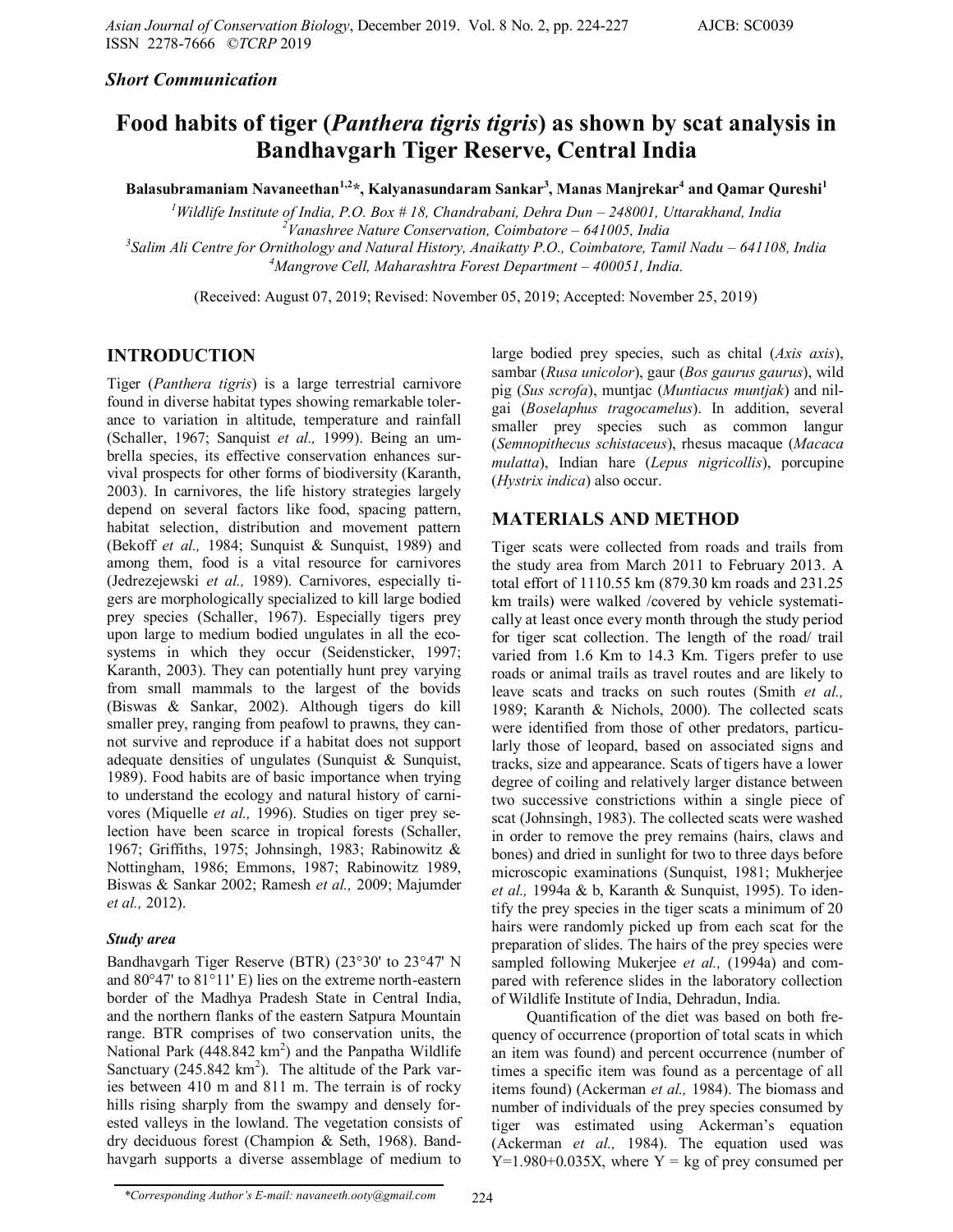| <b>Species</b> | <b>Number</b><br>of<br>scats<br>$(n=398)$ | Percentage fre-<br>quency of occur-<br>rence $(\%F)$ | Average<br>body<br>weight<br>(Kg)(X) | Weight<br>of<br>eaten<br>prey<br>per scat $(Kg)$<br><b>(Y)</b> | of<br>Percentage<br>biomass<br>prey<br>consumed<br>$(F * Y)$ | Percentage<br>relative<br>bio-<br>contri-<br>mass<br>bution |
|----------------|-------------------------------------------|------------------------------------------------------|--------------------------------------|----------------------------------------------------------------|--------------------------------------------------------------|-------------------------------------------------------------|
| Sambar         | 131                                       | 32.91                                                | 134                                  | 6.67                                                           | 219.54                                                       | 39.38                                                       |
| Chital         | 108                                       | 27.14                                                | 45                                   | 3.56                                                           | 96.47                                                        | 17.31                                                       |
| Wild pig       | 45                                        | 11.31                                                | 36                                   | 3.24                                                           | 36.63                                                        | 6.57                                                        |
| Nilgai         | 66                                        | 16.58                                                | 180                                  | 8.28                                                           | 137.31                                                       | 24.63                                                       |
| Peafowl        |                                           | 0.25                                                 | 5                                    | 2.16                                                           | 0.54                                                         | 0.10                                                        |
| Hare           | 5                                         | 1.26                                                 | 2                                    | 2.05                                                           | 2.58                                                         | 0.46                                                        |
| Common langur  | 19                                        | 4.77                                                 | 8                                    | 2.26                                                           | 10.79                                                        | 1.94                                                        |
| Cattle         | 16                                        | 4.02                                                 | 180                                  | 8.28                                                           | 33.29                                                        | 5.97                                                        |
| <b>Buffalo</b> | $\tau$                                    | 1.76                                                 | 273                                  | 11.54                                                          | 20.29                                                        | 3.64                                                        |
|                |                                           |                                                      |                                      |                                                                | 557.43                                                       |                                                             |

**Table 1.** Prey species composition in tiger scats (n=398), their relative biomass contribution in tiger diet and production of scats for each prey species in Bandhavgarh Tiger Reserve (March 2011- February 2013).

 $Y= 1.980+0.035X$ ; X =Average weight of each prey species; 557.43 Kg - Total prey weight consumed by tiger

field collectible scat;  $X =$  average weight of an individual of a particular prey type. Average weight of the each wild prey species was taken from the available literature (Schaller, 1967; Karanth & Sunquist, 1995; Khan *et al.,* 1996; Biswas & Sankar, 2002; Sankar & Johnsingh, 2002).

#### **RESULTS**

A total of 398 tiger scats were collected and analyzed during the study period. It revealed the presence of nine prey species in the tiger diet from the study area. Analysis of 50 tiger scats was found adequate to understand the food habits of tigers in Bandhavgarh Tiger Reserve (Figure 1). Ninety six percent (n= 382) of tiger scats contained single prey species and four percent (n=16) contained two prey species. No scat was found to have multiple prey species  $(> 2)$ . Of the prey species identified from the tiger scats, sambar contributed 32.91 %, followed by chital 27.14 %, nilgai 16.53 %, wild pig 11.31  $\%$ , common langur 4.77 %, cattle 4.02 %, buffalo



**Figure 1.** Diet stabilization curve of tigers in Bandhavgarh Tiger Reserve (March 2011 to February 2013).

1.76 %, hare 1.26 %, and peafowl 0.25 % in terms of percentage frequency of occurrence (Table 1).

The scat analysis revealed that the total prey biomass consumed by tigers in BTR was 557.43 kg (Table 1). In terms of species wise biomass contribution, sambar (39.38 %) was highest followed by nilgai (30.77%), chital (17.31 %), wild pig (6.57 %), cattle (5.97 %), buffalo (3.64 %), common langur (1.94%), hare (0.46 %) and peafowl (0.10 %) (Table 1).

#### **DISCUSSION**

Scat analysis showed that tigers preyed on nine different prey species in BTR. Wild ungulates (sambar, chital, nilgai and wild pig) contributed 87.89 % of the tiger diet (Table 1), which is higher as compared to other studies conducted in tropical forests in India such as Kanha - 63.4 % (Schaller, 1967), Pench - 75.5% (Biswas & Sankar, 2002) and Srisailam - 53.4 % (Reddy *et al.,* 2004).

In BTR, sambar was found to be the principal prey species of tigers as it was inferred from the percentage frequency of occurrence and relative biomass consumed (Table 1). The occurrence of sambar as the main prey species in tiger diet may be attributed to the larger body weight and wide distribution of sambar across the study area (Johnsingh, 1983; Karanth & Sunquist, 1995; Avinandan *et al.,* 2008). Preference of large bodied prey species by tiger has been reported from different Tiger Reserves, such as Nagarahole, Pench, Ranthambhore, Satpura, Mudumalai, Sariska and Pakke (Karanth & Sunquist 1995; Biswas & Sankar 2002; Bagchi *et al.,* 2003 Edgaongar, 2008; Ramesh *et al.,* 2009; Sankar *et al.,* 2010; Selvan *et al.,* 2013).

Chital was the second most utilized prey species by tigers in BTR (27% frequency of occurrence), which is less as compared to other studies conducted in Kanha (52.2 %), Bandipur (38.0 %), Pench (53.0 %), Nagarhole (33.6 %) and Mudumalai (41.9 %) (Schaller, 1967;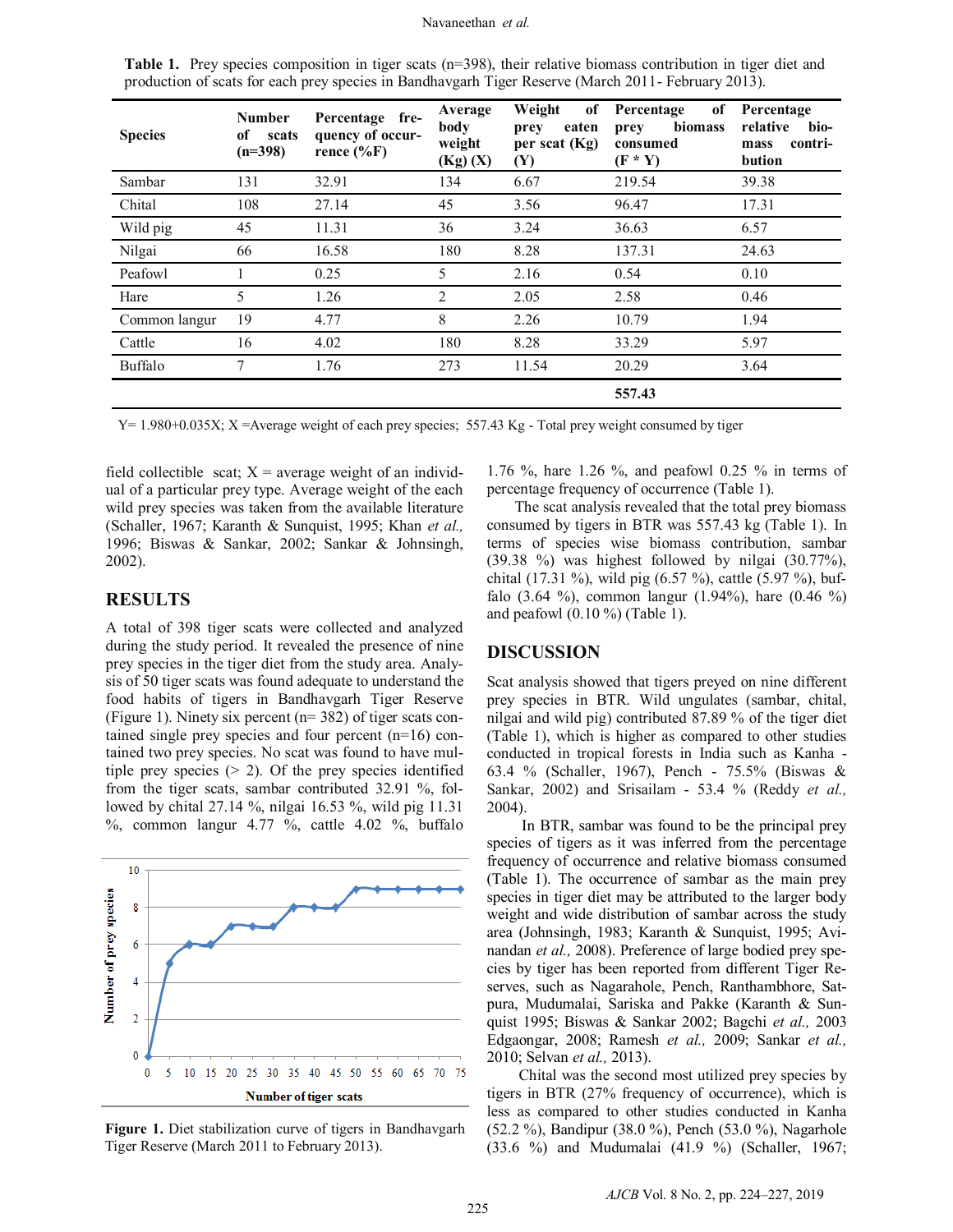Johnsingh, 1983; Biswas & Sankar, 2002; Karanth & Sunquist, 1995; Ramesh *et al.,* 2009) and higher than as reported from Srisailam, Satpura and Sariska and (Reddy *et al.,* 2004; Edgaongar, 2008; Sankar *et al.,* 2010).

In the present study, frequency of occurrence of nilgai (16.58 %) in tiger scat was higher as compared to reported studies in India such as Sariska (13.7 %), Srisailam (3.6 %) and Ranthambore (3.2 %) (Sankar & Johnsingh, 2002; Reddy *et al.,* 2004; Bagchi *et al.,* 2003). The frequency of occurrence of wild pig (11.31 %) in tiger scat in BTR was similar as reported from Bandipur (10.5%) and Nagarhole (10.1%) (Johnsingh, 1983; Karanth & Sunquist, 1992) and higher as compared to Pench (8.8 %), Mudumalai (3.6 %), Rajaji (6.8  $\%$ ) Ranthambore (2.8 %), Sariska (1.1 %) and Kanha (0.8 %) (Biswas & Sankar, 2002; Ramesh *et al.,* 2009; Harihar, 2005; Bagchi *et al.,* 2003; Sankar & Johnsing, 2002; Schaller 1967) and lower than Srisailam (33.1 %) and Sunderban East (16 %) (Reddy *et al.,* 2004; Khan, 2008). The frequency of occurrence of common langur (4.77 %) in tiger diet was similar to studies as reported from Ranthambore (4.8 %), Sariska (4.5 %) and Nagarhole (4.2%) (Bagchi *et al.,* 2003; Sankar & Johnsing, 2002; Karanth & Sunquist, 1992). The percentage frequency occurrence of livestock (cattle and buffalo) in tiger diet in the present study (5.78 %) was similar to as reported from Kanha (5.9 %), Bandipur (5.5 %), Satpura (5.3 %) and Srisailam (5.8 %) (Schaller, 1967; Johnsingh, 1983; Reddy *et al.,* 2004, Edgaongar, 2008) and lower than as reported from Rajaji (25 %) and Sariska (19.4 %) (Harihar, 2005; Sankar *et al.,* 2010). Thus it can be inferred that the contribution of wild prey to the tiger's diet in BTR was much higher (94.22 %) as compared to that of livestock (5.78 %). Tigers may not prefer livestock if wild ungulate prey is abundant (Biswas & Sankar, 2002; Reddy *et al.,* 2004).

The low occurrence of rodent and peafowl remains in tiger diet  $(1.51 \%)$  is similar to findings as reported from Mudumalai (0.9 %), Nagarhole (1.3 %), Srisailam (2.4 %) and Pakke (2.7 %) (Ramesh *et al*., 2009; Karanth & Sunquist, 1992; Reddy *et al.,* 2004; Selvan *et al.,* 2013).

During the study period 50 gaur were reintroduced in BTR (Sankar *et al.,* 2013). Although gaur constitute a major prey species in the tiger diet in Bandipur Tiger Reserve (23.87 %) and Nagarhole Tiger Reserve (17.4 %) (Andheri *et al.,* 2007; Karanth & Sunquist, 1995), no gaur remains were found in the tiger scats in the present study. However tiger predated on three sub-adult gaur during the study period, but their remains were not found in tiger scats. The contribution of gaur to the diet of tiger in other protected areas of India varies from 23.87 % in Bandipur Tiger Reserve to 0.62% in Pench Tiger Reserve, Madhya Pradesh (Andheria *et al.,* 2007; Majumder *et al.,* 2012).

The present study showed that the tiger diet in BTR constitutes mainly of medium and large bodied ungulates, hence regular monitoring of ungulate populations is very essential. BTR is among the few protected areas in India that harbors high densities of tigers  $16.25 \pm 3.45$ km<sup>2</sup> (Jhala *et al.,* 2011). Hence it is imperative to carry out a long term study on prey availability and prey preference of tigers in Bandhavgarh.

## **ACKNOWLEDGMENT**

We thank Director and Dean, Wildlife Institute of India, for their support to conduct the study and the Madhya Pradesh Forest Department for permission to work in Bandhavgarh. We also thank Mr. Vinod Thakur and Mr. Rakesh Sundriyal from WII laboratory for their assistance in scat analysis. We thank our field assistance Umesh, Srivastav and Gopal for their assistance in the field.

## **REFERENCE**

- Ackerman, B. B., Lindzey, F. G. and Hemmer, T. P. 1984. Cougar food habits in southern Utah. Journal of Wildlife Management 48: 147-155.
- Andheria, A. P., Karanth, K. U. and Kumar, N. S. 2007. Diet and prey profiles of three sympatric large carnivores in Bandipur Tiger Reserve, India. Journal of Zoology 273: 169-175.
- Avinandan, D., Sankar, K. and Qureshi, Q. 2008. Prey selection of tiger (*Panthera tigris*) in Sariska Tiger Reserve, Rajasthan. Journal of the Bombay Natural History Society 105: 247-254.
- Bagchi, S., Goyal, S. P. and Sankar, K. 2003. Prey abundance and prey selection by tigers (*Panthera tigris*) in a semi-arid, dry deciduous forest in western India. Journal of Zoology 260: 285-290.
- Bekoff, M., Daniels, T. and Gittleman, J., 1984. Life history patterns and comparative social ecology of carnivores. The Annual Review of Ecology, Evolution, and Systematics 15: 191-232.
- Biswas, S. and Sankar, K. 2002. Prey abundance and food habit of tigers (*Panthera tigris*) in Pench National Park, Madhya Pradesh, India. Journal of Zoology 256: 411-420.
- Champion, H. G. and Seth, S. K. 1968. A revised survey of the forest types of India. Manager of Publications, Government of Indian Press, New Delhi.
- Edgaonkar, A. 2008. Ecology of the Leopard (*Panthera pardus*) in Satpura National Park and Bori Wildlife Sanctuary. Ph.D., Thesis, Saurashtra University, Rajkot
- Emmons, L. H. 1987. Comparative feeding ecology of felids in a neo tropical rain forest. Behavioral Ecology and Sociobiology 20: 271-283.
- Griffiths, D. 1975. Prey availability and the food of predators. Ecology 56: 1209- 1214.
- Harihar, A. 2005. Population, Food Habits and Prey Densities of tiger in Chilla Range, Rajaji National Park, Uttaranchal, India. M.Sc., Thesis, Saurashtra University, Gujarat.
- Jedrezejewski, W., Jedrezejewska, B. and Szymura, A. 1989. Food niche overlaps in a winter community of predators in the Bialowieza Primeval Forest, Poland. Search Results Acta Theriologica 34: 487- 496.
- Jhala, Y. V., Qureshi, Q., Gopal, R. and Sinha, P.R. (eds.). 2010. Status of tigers, Co-predators and Prey in India. National Tiger Conservation Authority, Govt., of India, New Delhi and Wildlife Institute of India, Dehra Dun. TR 2011/003 Pp-302.